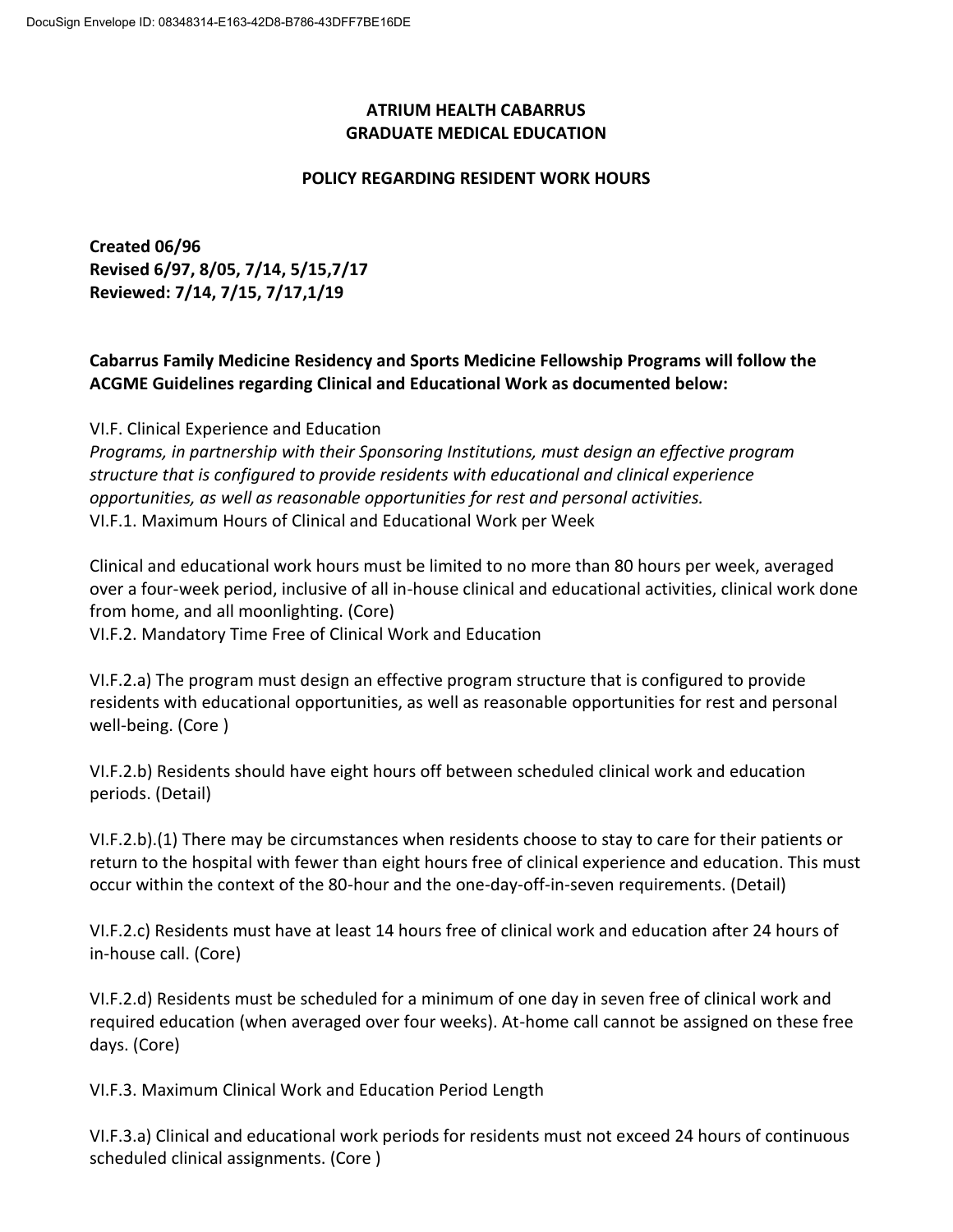VI.F.3.a).(1) Up to four hours of additional time may be used for activities related to patient safety, such as providing effective transitions of care, and/or resident education. (Core)

VI.F.3.a).(1).(a) Additional patient care responsibilities must not be assigned to a resident during this time. (Core)

VI.F.4. Clinical and Educational Work Hour Exceptions

VI.F.4.a) In rare circumstances, after handing off all other responsibilities, a resident, on their own initiative, may elect to remain or return to the clinical site in the following circumstances:

VI.F.4.a).(1) to continue to provide care to a single severely ill or unstable patient; (Detail)

VI.F.4.a).(2) humanistic attention to the needs of a patient or family; or, (Detail)

VI.F.4.a).(3) to attend unique educational events. (Detail)

VI.F.4.b) These additional hours of care or education will be counted toward the 80-hour weekly limit. (Detail)

VI.F.4.c) A Review Committee may grant rotation-specific exceptions for up to 10 percent or a maximum of 88 clinical and educational work hours to individual programs based on a sound educational rationale.

The Review Committee for Family Medicine will not consider requests for exceptions to the 80-hour limit to the residents' work week.

VI.F.4.c).(1) In preparing a request for an exception, the program director must follow the clinical and educational work hour exception policy from the *ACGME Manual of Policies and Procedures*. (Core)

VI.F.4.c).(2) Prior to submitting the request to the Review Committee, the program director must obtain approval from the Sponsoring Institution's GMEC and DIO. (Core)

VI.F.5. Moonlighting

VI.F.5.a) Moonlighting must not interfere with the ability of the resident to achieve the goals and objectives of the educational program, and must not interfere with the resident's fitness for work nor compromise patient safety. (Core)

VI.F.5.b) Time spent by residents in internal and external moonlighting (as defined in the ACGME Glossary of Terms) must be counted toward the 80-hour maximum weekly limit. (Core)

VI.F.5.c) PGY-1 residents are not permitted to moonlight. (Core)

VI.F.6. In-House Night Float

Night float must occur within the context of the 80-hour and one-day-off-in-seven requirements. (Core)

VI.F.6.a) Night float experiences must not exceed 50 percent of a resident's inpatient experiences. (Core)

VI.F.7. Maximum In-House On-Call Frequency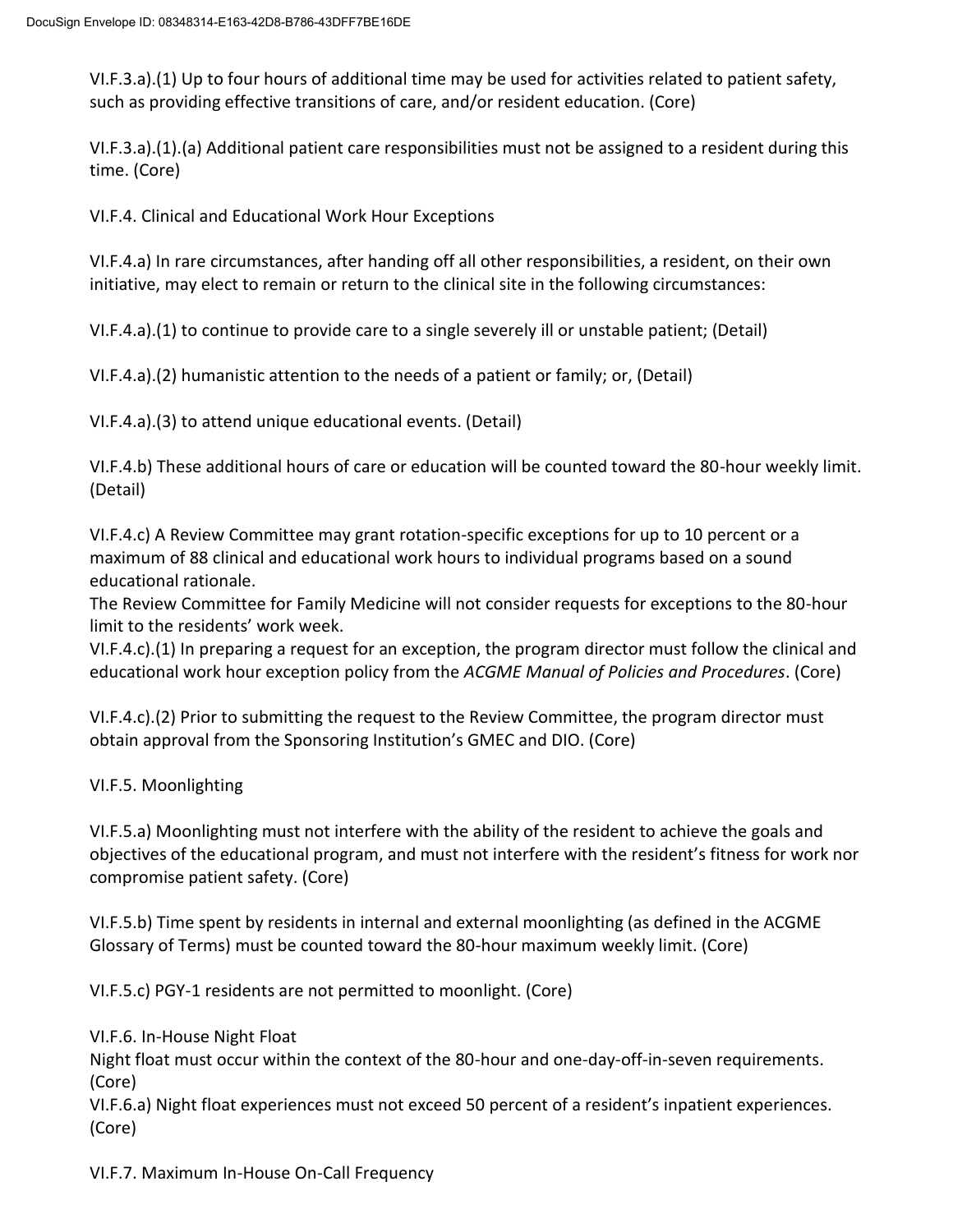Residents must be scheduled for in-house call no more frequently than every third night (when averaged over a four-week period). (Core)

VI.F.8. At-Home Call

VI.F.8.a) Time spent on patient care activities by residents on at-home call must count toward the 80 hour maximum weekly limit. The frequency of at-home call is not subject to the every-third-night limitation, but must satisfy the requirement for one day in seven free of clinical work and education, when averaged over four weeks. (Core)

VI.F.8.a).(1) At-home call must not be so frequent or taxing as to preclude rest or reasonable personal time for each resident. (Core)

VI.F.8.b) Residents are permitted to return to the hospital while on at-home call to provide direct care for new or established patients. These hours of inpatient patient care must be included in the 80-hour maximum weekly limit. (Detail)

Erika Steinbacher, MD

Erika Steinbacher, MD Date Designated Institutional Official Atrium Health Cabarrus

12/22/2021 | 08:31:39 EST

Asha Rodriguez **Date** Facility Executive Atrium Health Cabarrus

 $\mu$ sua parigu $\nu$